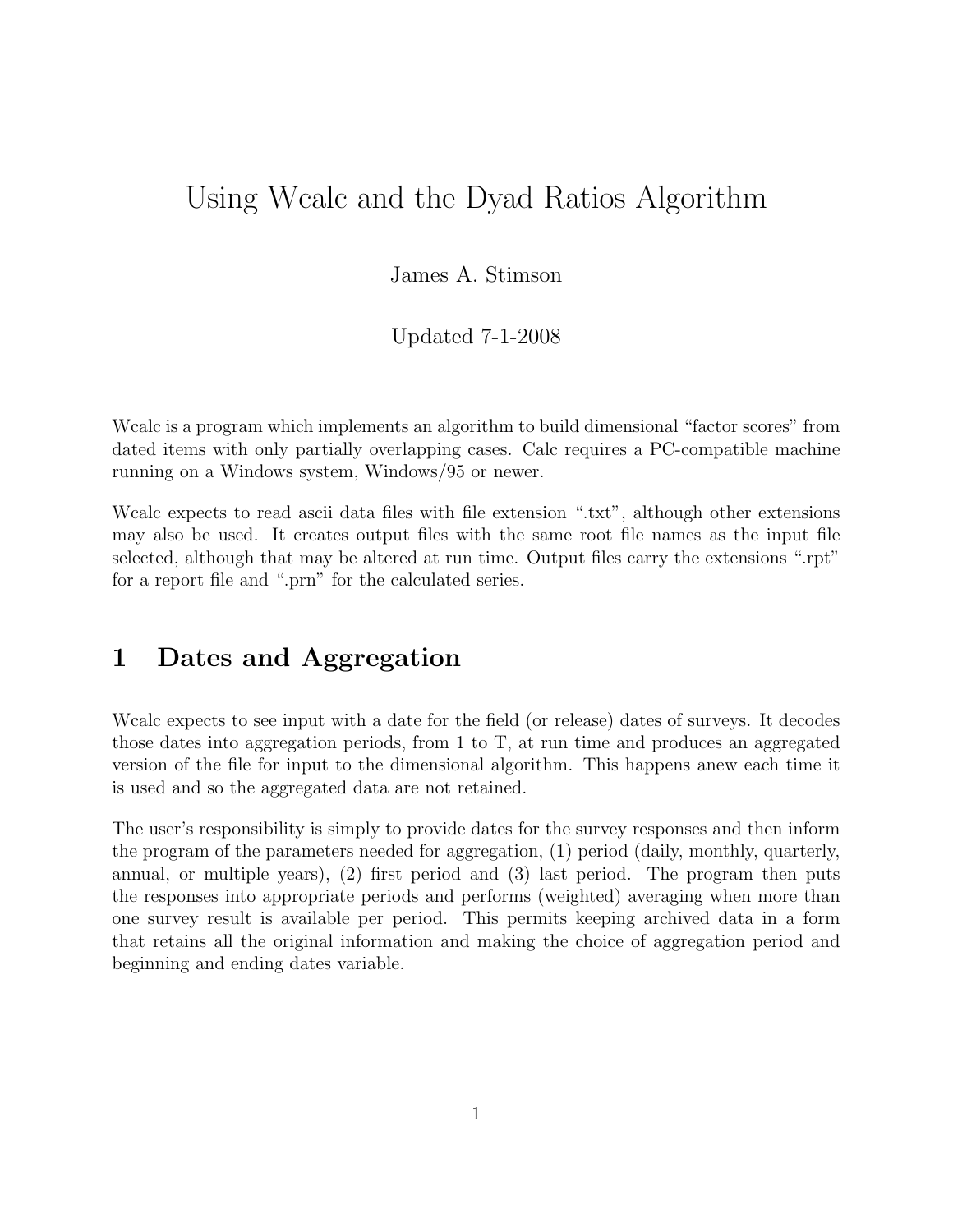### 2 Input

The input data file is a comma- or tab-delimited ASCII file with one line for each set of survey marginals. That line contains, in order, VARNAME, DATE, VALUE, N.

Example line:

AIDMIN, 5-01-1968, 37,1479

Note that blanks are allowed, but not required. Excel tab-delimited txt files will be correctly formatted, but aren't the only means of producing the file.

- VARNAME is an alphanumeric string identifying a series. If it complies with the normal rules for computer variable naming, it requires no punctuation except a following comma or tab to delimit it from DATE. If it includes embedded blanks, then it must be enclosed in quotation marks, as in "VAR NAME", ...
- DATE is a string in one of the common forms:  $mm/dd/yy$ ,  $mm/dd/yy$ yy, mm-dd-yy or the European equivalents,  $\frac{dd}{mm}$ /yy,  $\frac{dd}{mm}$ /yyyy, or dd-mm-yy. These have in common that they always contain two delimiters, either "/" or "-". Leading zeros on month and day are allowable, but not required: 05/ and 5/ are both 5. Two digit year fields are presumed to be 20th Century dates, and 1900 is added to them.

Full dates must always be present, even if they are more specific than needed (e.g. in annual data the user doesn't care about month or day). Where specifics are unknown (and insignificant) any legitimate date will do. Dates must be legitimate dates, i.e.,those that actually exist. The Microsoft date converter will not tolerate June 31 or even February 29 for a year which is not leap year. If they don't decode to an actual date, they cause a runtime error.

VALUE is a single indicator of the concept to be measured. It could be one of the response categories from a survey item, e.g. percent approve, or an index of multiple responses. In any case, the value must NOT include zero or negative values, as these violate the ratio-based structure of the algorithm. Near zero values ought also to be avoided. Value can be represented in any standard numeric format.

As in principal components analysis, the polarity of the resulting dimension measure is determined by the dominant direction of coding of the raw items. Coding all in the same direction, e.g. liberal, approving, or whatever, will insure against a solution opposite of what is intended. Negative covariance between item and scale, when observed, is treated as meaningful (a revision from earlier versions of the algorithm.)

N is the number of cases in the survey. It is used by the program only for the limited purpose of weighting in the case of multiple instances of a variable within an aggregation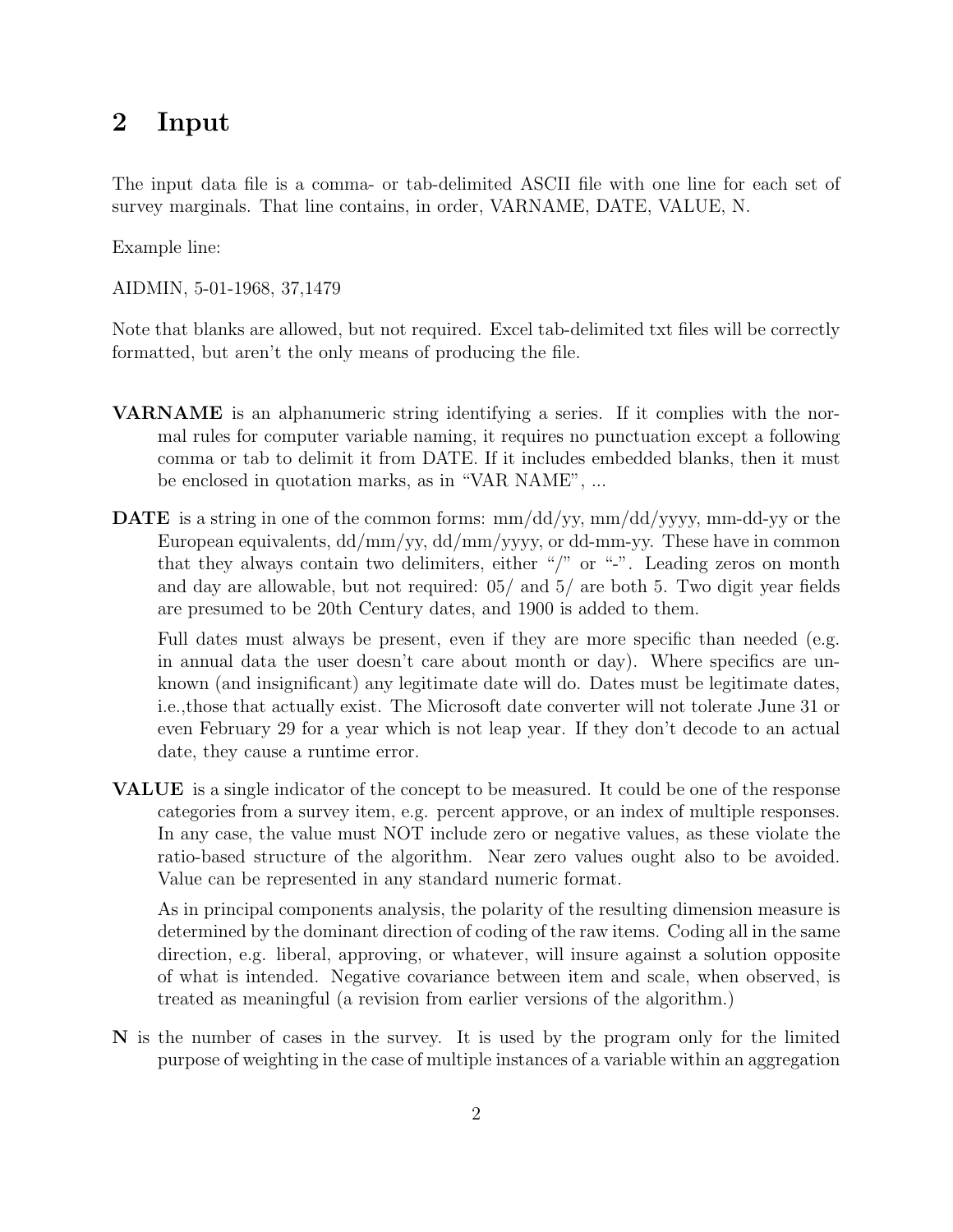interval. When either (a) N is unknown, or (b) the user prefers unweighted averages, enter 0. A zero is replaced by 1000 for the averaging process, a fact which matters only if N is known for some instances of a variable and unknown for others within an aggregation interval. Even if N is unknown or weighting is not desired, some value must be present or the file will be misread.

Case Order: The input file must be sorted by (1) VARNAME and (within that) DATE (ascending). The program searches for break points, both between variables and between aggregation intervals within variables, as it reads. Any mis-sorting thus leads to undesirable consequences. VARNAME is case specific, e.g., "Clinton" and "clinton" are assumed to be different series. The order of VARNAME's within the file has no consequence.

## 3 Program Interaction

Double-clicking on Wcalc.exe results in the standard Windows dialogue box for selecting an input file. It employs the default file extension filter ".txt" but may be modified in the usual way.

The program requests an output file root name, defaulting to the input file root name.

On execution the program first makes a complete pass through the input file to determine the range of dates represented in the file. The range will be the maximum possible span if the series associated with earliest and latest items in the file are actually used. [Examples of unused items are one-time only series or multiple series which nonetheless fall in only a single aggregation interval.]

Click on the Aggregation Interval command button to select one of the possibilities, daily, monthly, quarterly, annual, or multiple years. Selecting the last case produces a further prompt for the multiple.

Next comes an options form. Text windows allow override of the minimum and maximum dates, the form varying with the type of aggregation interval. Overriding would be appropriate either because the analyst desires a shorter span than the available data or because the program estimates of beginning and ending maxima/ minima are not accurate, as noted above. Since the date range is evaluated without knowledge of aggregation interval, the program cannot know which items will be deleted from analysis.

Number of dimensions to extract is selectable as 1 (default) or 2. Estimating a second dimension with the data problems typical of survey marginals is hazardous and largely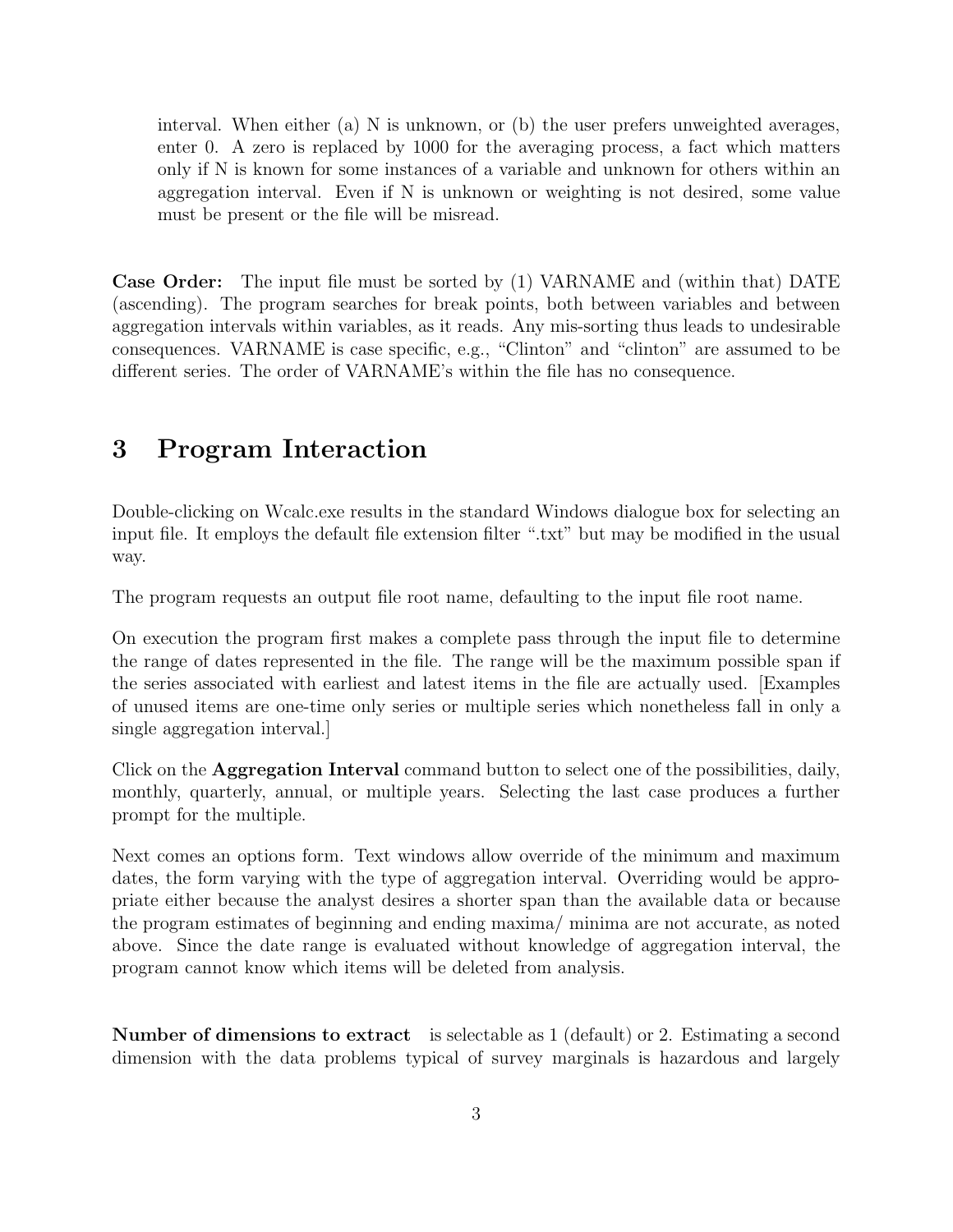untested. It is not recommended in the absence of a strong prior and very clean and dense data.

Eccentric Calendar (default: not selected) allows breaking an annual or multiple year estimate into "years" that end after the 3rd quarter (September 30) and begin with the 4th quarter of the previous year (October 1). If selected, dates through September 30, 2001 would count toward 2001, with 2002 beginning on October 1, 2001. [This option was developed to permit election analyses in which current year public opinion would predict the current election without time-order problems.]

Exponential Smoothing (default: selected) smoothing is optionally performed on the raw data series prior to extraction. The rationale is that one wishes to observe common movements in the evolution of issue series and not tailor a fit to particular zigs and zags that may be random variation around a deterministic process. Smoothing is particularly appropriate with survey marginals, known to contain random fluctuation from sampling.

The exponential smoothing model is:

$$
y_t = \alpha x_t + (1 - \alpha)x_{t-1}
$$

where y is the smoothed version of x. The intuition is that if the past,  $x_{t-1}$ , provides any useful information for predicting  $y_t$ , then some portion of the variation in  $x_t$  is a deviation from the smooth path of x. This is seen in zig-zag behavior, where the series tends to return to normal levels after extreme movements away from them.

The  $\alpha$  parameter is estimated by minimizing within sample forecast error. Thus it is fully determined by the data. Exponential smoothing has the desirable property that it will not oversmooth. If the data are already smooth, a situation that often occurs with annual aggregation levels, then  $\alpha$  converges on 1.0 and  $y_t = x_t$ . Smoothing occurs in both forward and backward directions in time, the result of which is that the raw data series become exponentially weighted moving averages of past and future values.

Smoothing operates on the forward and backward recursion series during estimation. That means, in effect that the smoothed value is presumed to be a better measure of the true level of the series than is the original, and that it is the ratios of the smoothed values to past and future(smoothed) values of the series that drive the ultimate measure. The impact of smoothing varies in direct proportion to the apparent randomness of the series. Where the original series are highly patterned, the impact of smoothing is rarely discernable. Where, in contrast, they exhibit a good deal of period-to-period zig-zag fluctuation, the effect of smoothing is large.

After the options screen, click on **Extract** to begin execution. During the iterative estimation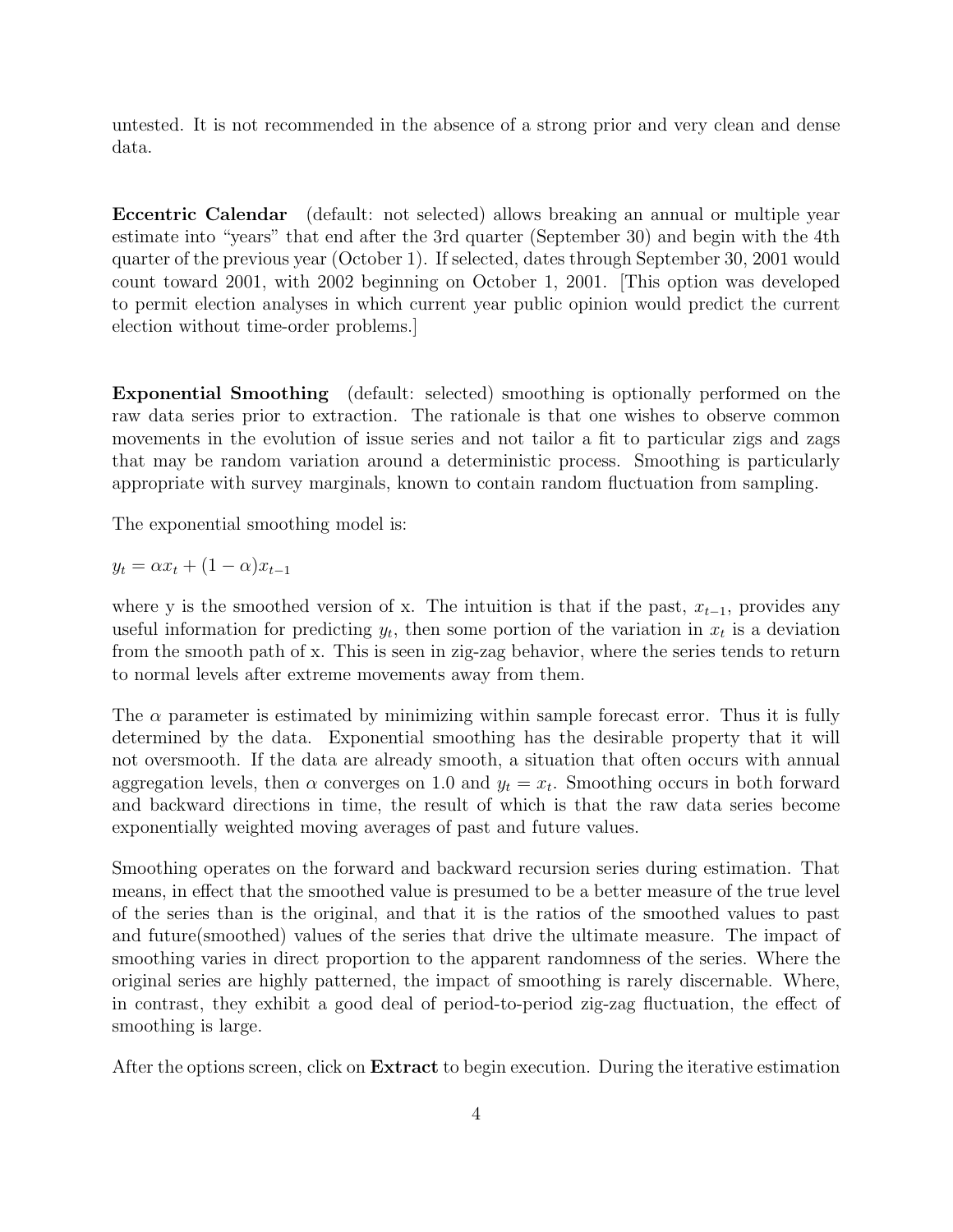process the screen display shows a graphic representation of estimated series and information on the progress of each iteration. That information is a "convergence" score, the maximum change in any item-scale correlation (weighted by number of periods in which the item is available) between one iteration and the next. It is a summary estimate of the effects of the most recent changes in the communality estimates. It should converge on zero as solution is approached. "Criterion" is the numeric solution criterion against which the convergence score is judged. It starts out (and usually stays at) .001, but grows by a factor of two on failure—convergence scores getting larger between iterations. "Items" is the number of items in the analysis, which may be smaller than the number in the input file.

The graphic display gives some indication of the progress of the iterative solution. Particularly for the first iteration or two it exaggerates the differences between different estimations of the series, because series metrics (means and standard deviations) are initially unstable. Periods for which all series are missing are represented as circles on the graph. They are subject to interpolation in the final series.

# 4 Metric

Conversion of data values to ratios causes the original metric to be lost. Rather than produce output in an arbitrary and meaningless metric the program attempts to simulate the original by using the means and standard deviations of the input items—weighted by their contribution to the scale—to produce a summary metric for the scale. This is usually pretty successful. But there are conditions where it will not be, for example if many input items cover over a limited period where values might be atypical.

Advice There is nothing holy about this method. If you have a better means to determine series metric, use it.

## 5 Output

**Output I: rootname.prn** The prn file contains two or three items per line, the date of each period and the estimated series value. Date is YYYY for annual (or multiples of annual) aggregation or YYYY MM, where M is numeric month or quarter, YYYY Q of the estimate. This (tab-delimited) ASCII file can easily be imported into graphics software for display.

For daily estimation, the output includes a 5 digit integer date, followed by a text string date, followed by the estimated value for that date. The integer date will convert to a date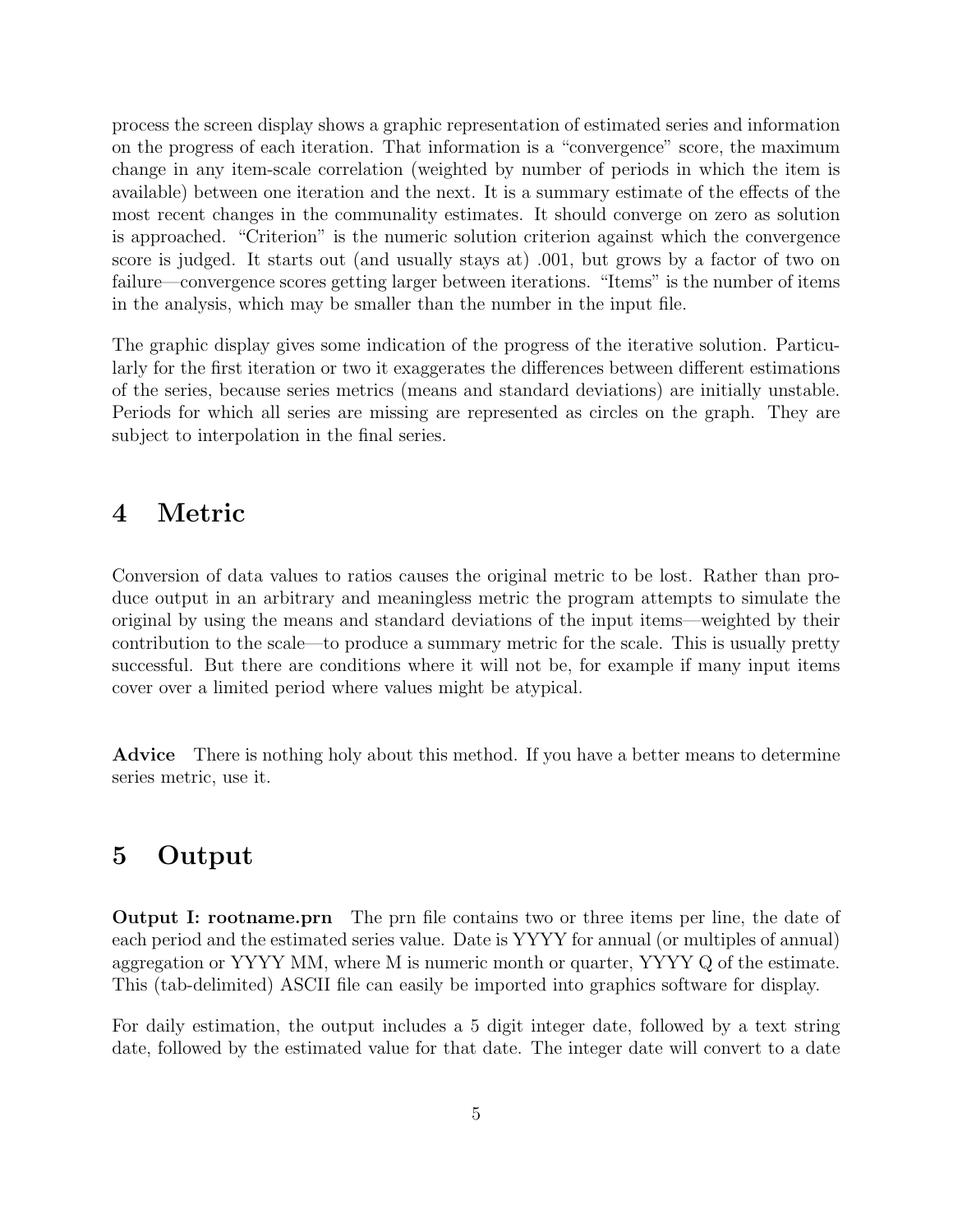variable in spreadsheets and database managers, which will be more convenient for some purposes than the text string. After input (e.g., to Excel) select the date column and format it as a date, and the integer values will be replaced by a date representation of your choice.

**Output II: rootname.rpt** The report file consists of four sections, a brief header documenting the estimation data and options, an iteration history, with the same information as the on-screen display, and item information.

Iteration history includes the convergence estimate, the cutoff criterion, number of series the analysis. Also "F-B Reliability" is a product moment correlation of the two independent estimations (forward and backward recursion) of the latent series. AlphaF and AlphaB are separately estimated  $\alpha$ 's for forward and backward recursions.

The item information includes the number of time points for which the item is available (after aggregation into intervals) and the item-scale correlation at solution. This information is interpretable as a factor loading. Its square is interpretable as a communality estimate.

# 6 Problems and Pitfalls

WCalc always produces correct results when it runs, but sometimes it doesn't run at all. Problems are always related to the input data file. The program is extremely sensitive to data errors. It wants to read "N" cases each exactly of the structure outlined above. When it does not, it crashes and usually produces no useful diagnostic.

Three Common Pitfalls: More than 90% of failures are due to either (1) inclusion of a text header line in the file, (2) a missing item, or (3) a comma in a data item.

- 1. The fix for  $#1$  is obvious: don't include a header.
- 2. #2 is most often a result of a missing number of cases. It is OK to enter a zero when N is unknown. It is not OK to leave it blank. Then the program tries to read four items, finds only three, and then totally misreads the rest of the file. This inevitably causes a crash when it will try to assign the alphabetic string in VARNAME to a numeric variable. To diagnose program failure try to load your file into Excel and then observe whether or not it produces exactly four columns for all N cases.
- 3. The comma is a delimiter for free format files. Thus a number of cases entry of say "1,000" will cause the program to read "1" and then the next item waiting to be read is "000." Because there is now an extra item in the list, the sequence of reading is now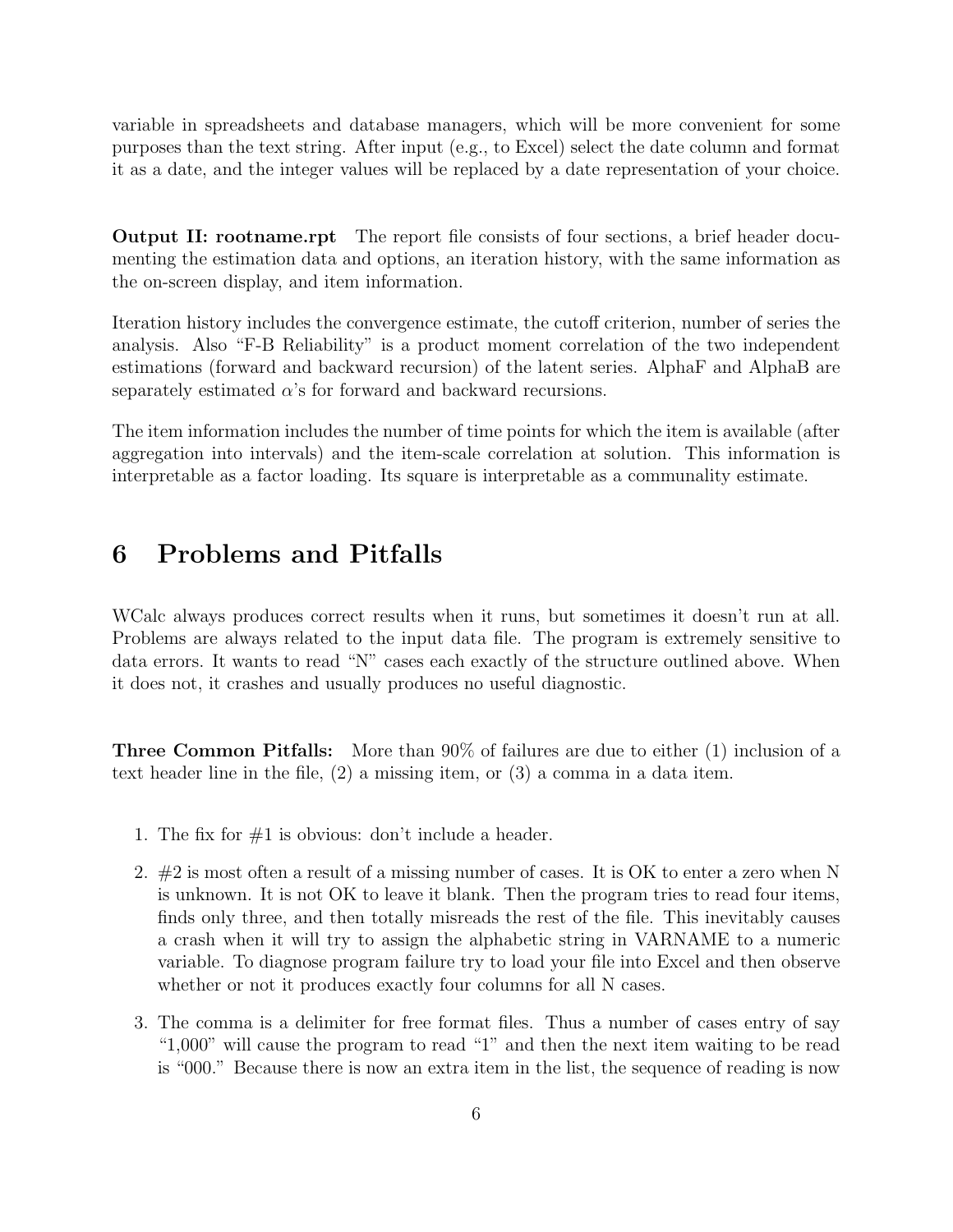wrong which will result quickly in a "Type Mismatch" error, when the program tries to assign the variable name in the following line to a numeric variable.

A similar issue is European use of the comma to form fractions as in " $1/2 = 0.50$ ". Then xenophobic American arithmetic requires a decimal point for fractional numbers.

Mis-sorting About the only other possibility for problems comes from failure to sort dates within variable names. (The CCalc version (below) auto-sorts to eliminate this problem, but the legacy version does not.) For this case the program will generally run to completion, but produce nonsense results. Remember that variable names are case sensitive, so Vname and VNAME are two different variables (or three if arranged in the order Vname, VNAME, Vname.)

When all else fails: **jstimson@email.unc.edu** (with input file as an email attachment).

The Algorithm See Stimson, Public Opinion in America: Moods, Cycles, and Swings, 2nd ed., Westview Press: 1999, particularly Appendix 1.

# 7 Other Software

WCalc: The Current Version (July 1, 2008) This software has two important virtues and numerous vices. The virtues are  $(1)$  that it produces correct results, and  $(2)$  that it is known to do so. The newer versions below also produce correct results, but they have not been widely used, not tested on varied data.

The vices of this version don't show; they are under the hood. This code, to begin, is very old. Most of it was written in 1988 for an old and primitive Basic compiler produced by IBM in the DOS era. It was ported to Windows (and Visual Basic) in 1997, but much of its DOS structure remains. It is a classic example of "spaghetti code," a linear structure filled with logic-defying "goto's." The vice of that legacy programming style is that it is painfully difficult to understand the logic of the code, even for the person who created it. Maintenance is a nightmare. This code has served well and continues to. But it is of an earlier era and deserves to be retired, which is why I have totally rewritten it in  $C++$ .

The dyad ratios algorithm is also implemented in an R function (extract.r) and in  $C++$ (ccalc.exe).

extract for R The R version is the bare bones of the dyad ratios algorithm written as a function which can be invoked from the R platform. Its intended use is for inclusion in Zelig,